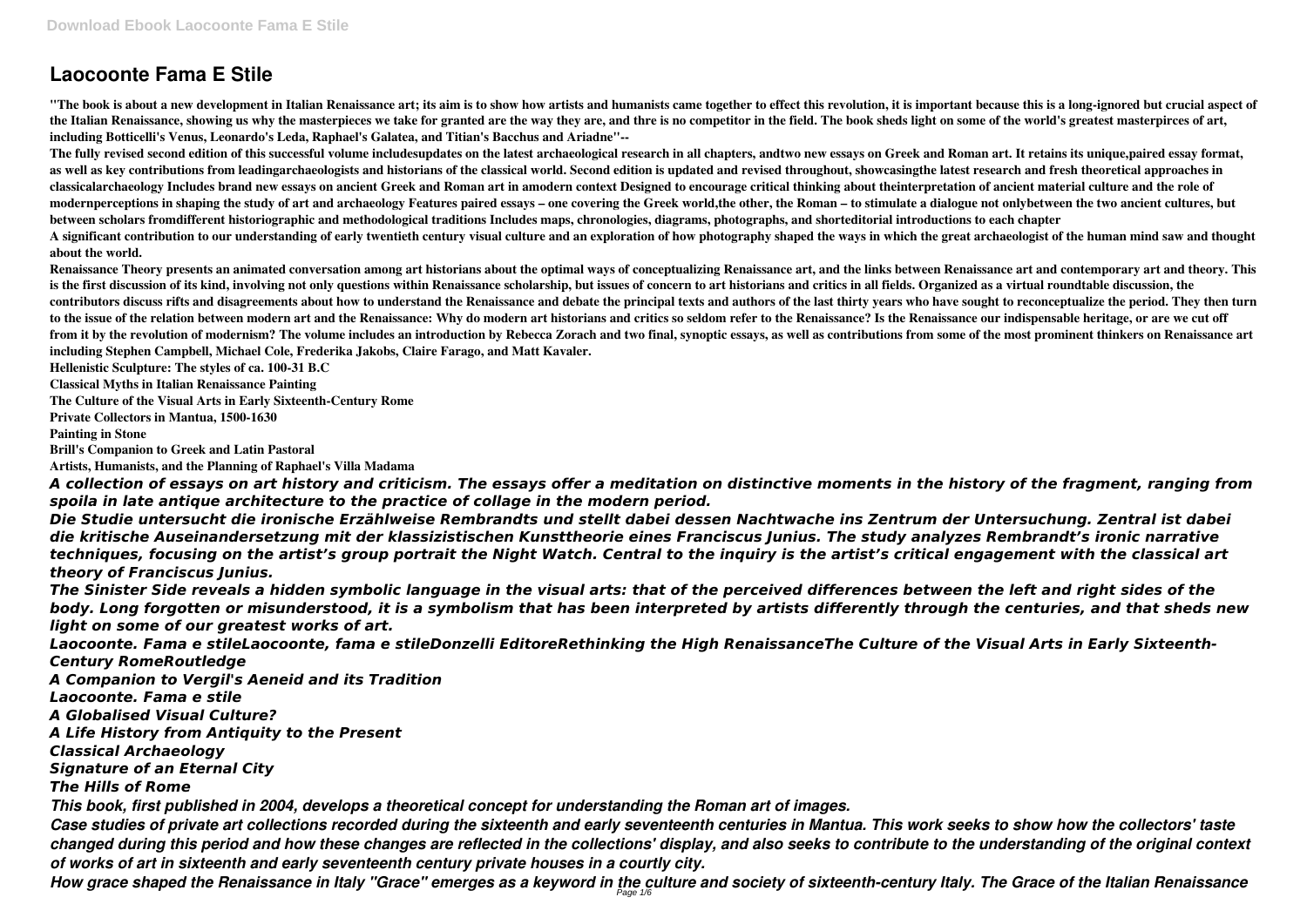*explores how it conveys and connects the most pressing ethical, social and aesthetic concerns of an age concerned with the reactivation of ancient ideas in a changing world. The book reassesses artists such as Francesco del Cossa, Raphael and Michelangelo and explores anew writers like Castiglione, Ariosto, Tullia d'Aragona and Vittoria Colonna. It shows how these artists and writers put grace at the heart of their work. Grace, Ita Mac Carthy argues, came to be as contested as it was prized across a range of Renaissance Italian contexts. It characterised emerging styles in literature and the visual arts, shaped ideas about how best to behave at court and sparked controversy about social harmony and human salvation. For all these reasons, grace abounded in the Italian Renaissance, yet it remained hard to define. Mac Carthy explores what grace meant to theologians, artists, writers and philosophers, showing how it influenced their thinking about themselves, each other and the world. Ambitiously conceived and elegantly written, this book portrays grace not as a stable formula of expression but as a web of interventions in culture and society.*

*Gotthold Ephraim Lessing first published Laokoon, oder uber die Grenzen der Mahlerey und Poesie (Laocoon, or on the Limits of Painting and Poetry) in 1766. Over the last 250 years, Lessing's essay has exerted an incalculable influence on western critical thinking. Not only has it directed the history of post-Enlightenment aesthetics, it has also shaped the very practices of 'poetry' and 'painting' in a myriad of different ways. In this anthology of specially commissioned chapters comprising the first ever edited book on the Laocoon in English - a range of leading critical voices has been brought together to reassess Lessing's essay on its 250th anniversary. Combining perspectives from multiple disciplines (including classics, intellectual history, philosophy, aesthetics, media studies, comparative literature, and art history), the book explores the Laocoon from a plethora of critical angles. Chapters discuss Lessing's interpretation of ancient art and poetry, the cultural backdrops of the eighteenth century, and the validity of the Laocoon's observations in the fields of aesthetics, semiotics, and philosophy. The volume shows how the Laocoon exploits Greek and Roman models to sketch the proper spatial and temporal 'limits' (Grenzen) of what Lessing called 'poetry' and 'painting'; at the same time it demonstrates how Lessing's essay is embedded within Enlightenment theories of art, perception, and historical interpretation, as well as within nascent eighteenth-century ideas about the 'scientific' study of Classical antiquity (Altertumswissenschaft). To engage critically with the Laocoon, and to make sense of its legacy over the last 250 years, consequently involves excavating various 'classical presences': by looking back to the Graeco-Roman past, the volume demonstrates, Lessing forged a whole new tradition of modern aesthetics.*

For too long, the ?centre? of the Renaissance has been considered to be Rome and the art produced in, or inspired by it. This collection of essays dedicated to Deborah Howard brings together an impressive group of internationally recognised scholars of art and architecture to showcase both the diversity within and the porosity between the ?centre? and ?periphery? in Renaissance art. Without abandoning Rome, but together with other centres of art production, the essays both shift their focus away from conventional categories and bring together recent trends in Renaissance studies, notably a focus on cultural contact, material culture and historiography. They explore the material mechanisms for the transmission and evolution of ideas, artistic training and networks, as well as the dynamics of collaboration and exchange between artists, theorists and patrons. The chapters, each with a wealth of groundbreaking research and previously unpublished documentary evidence, as well as innovative methodologies, reinterpret Italian art relating to canonical sites and artists such as Michelangelo, Titian, Tintoretto, Veronese, and Sebastiano del Piombo, in addition to showcasing the work of several hitherto neglected architects, painters, and an inimitable engineer-inventor.

*Architectural Invention in Renaissance Rome*

*Renaissance Mythological Painting and the Studiolo of Isabella D'Este*

*Classical Art Supports in Roman Marble Sculpture Dialogue on the Errors and Abuses of Painters The Art of Reception*

### *Classical Pasts*

The perception that the early sixteenth century saw a culmination of the Renaissance classical revival - only to degrade into mannerism shortly after Raphael's death in 1520 - has been extremely tenacious; but many scholars agree that this tidy narrative is deeply problematic. Exploring how we can reconceptualize the High Renaissance in a way that reflects how we research and teach today, this volume complicates and deepens our understanding of artistic change. Focusing on Rome, the paradigmatic centre of the High Renaissance narrative, each essay presents a case study of a particular aspect of the culture of the city in the early sixteenth century, including new analyses of Raphael's stanze, Michelangelo's Sistine Ceiling and the architectural designs of Bramante. The contributors question notions of periodization, reconsider the Renaissance relationship with classical antiquity, and ultimately reconfigure our understanding of 'high Renaissance style'. Late Antique artefacts, and the images they carry, attest to a highly connected visual culture from ca. 300 to 800 C.E. On the one hand, the same decorative motifs and iconographies are found across various genres of visual and material culture, irrespective of social and economic differences among their users – for instance in mosaics, architectural decoration, and luxury arts (silver plate, textiles, ivories), as well as in everyday objects such as tableware, lamps, and pilgrim vessels. On the other hand, they are also spread in geographically distant regions, mingled with local elements, far beyond the traditional borders of the classical world. At the same time, foreign motifs, especially of Germanic and Sasanian origin, are attested in Roman territories. This volume aims at investigating the reasons behind this seemingly globalised visual culture spread across the Late Antique world, both within the borders of the (former) Roman and (later) Byzantine Empire and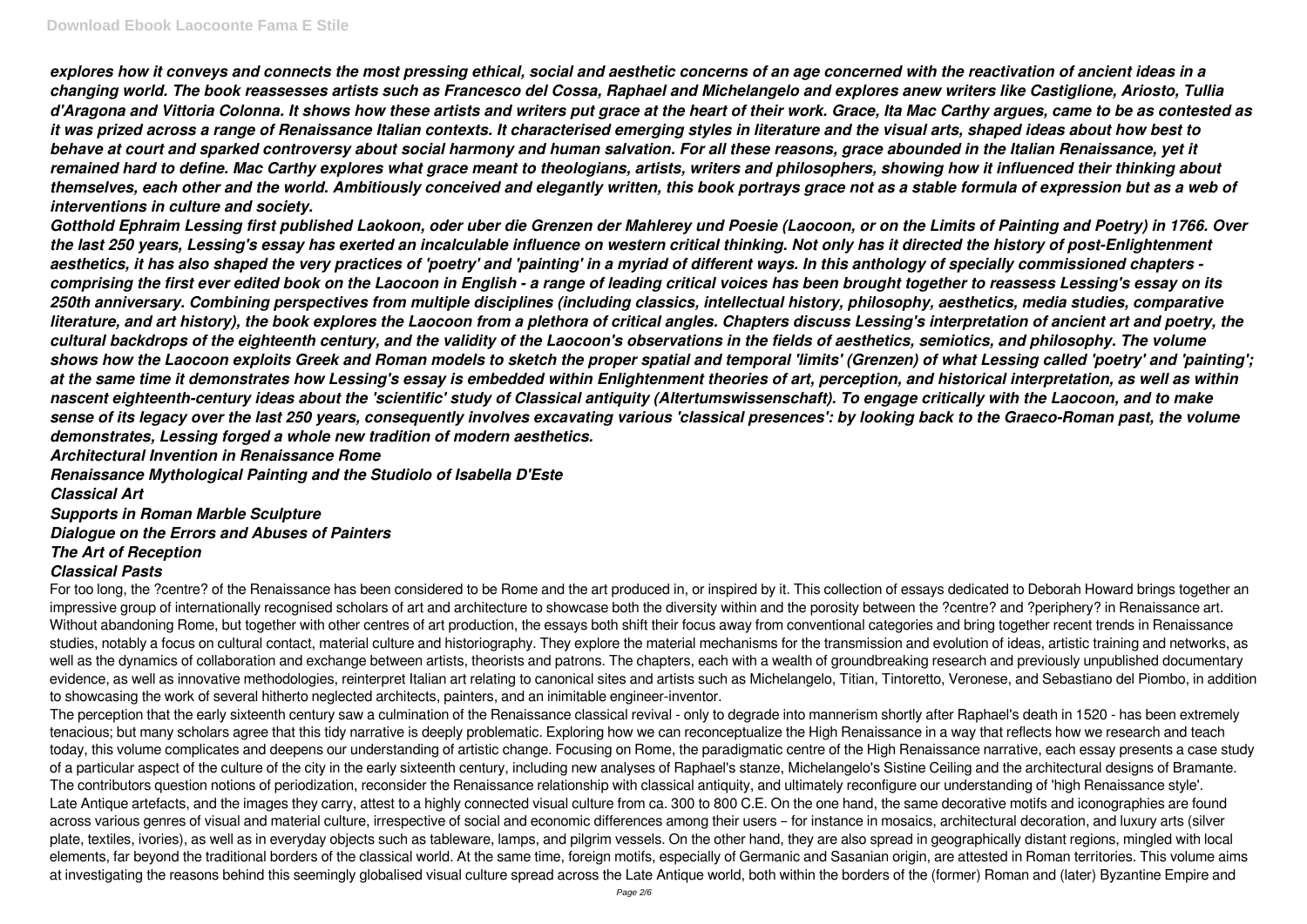beyond, bringing together diverse approaches characteristic of different national and disciplinary traditions. The presentation of a wide range of relevant case studies chosen from different geographical and cultural contexts exemplifies the vast scale of the phenomenon and demonstrates the benefit of addressing such a complex historical question with a combination of different theoretical approaches.

Explores the cliché of 'the city of seven hills' and how, since antiquity, it has shaped experience of the city.

TRAC 2012

Artistic Practices and Cultural Transfer in Early Modern Italy

Rethinking Lessing's Laocoon

Essays in Honour of Deborah Howard

A Democratic Turn?

Freud, Photography, and the History of Art

A Companion to Greek Art

The first study of a crucial aspect of Roman stone sculpture, exploring the functions and aesthetics of non-figural supports. This volume originates from an international conference held at Oxford University in 2007. Texts by classical archaeologists, art historians, students of the history of collecting, curators, conservators and artists address objects and themes from antiquity to the present day, ancient Egypt to 20th-century Mexico and contemporary Europe. They explore status, reception and functions of casts as well as hands-on issues, such as the making, trading, display and conservation of plaster casts. A handbook for students, academics, curators and collectors, the text will become a standard work on the role of plaster casts in the history of Western sculpture. The Oxford Encyclopedia of Ancient Greece and Rome is the clearest and most accessible guide to the world of classical antiquity ever produced. This multivolume reference work is a comprehensive overview of the major cultures of the classical Mediterranean world--Greek, Hellenistic, and Roman--from the Bronze Age to the fifth century CE. It also covers the legacy of the classical world and its interpretation and influence in subsequent centuries. The Encyclopedia brings the work of the best classical scholars, archaeologists, and historians together in an easy-to-use format. The articles, written by leading scholars in the field, seek to convey the significance of the people, places, and historical events of classical antiquity, together with its intellectual and material culture. Broad overviews of literature, history, archaeology, art, philosophy, science, and religion are complimented by articles on authors and their works, literary genres and periods, historical figures and events, archaeologists and archaeological sites, artists and artistic themes and materials, philosophers and philosophical schools, scientists and scientific areas, gods, heroes, and myths. Areas covered include: · Greek and Latin Literature · Authors and Their Works · Historical Figures and Events · Religion and Mythology · Art, Artists, Artistic Themes, and Materials · Archaeology, Philosophers, and Philosophical Schools · Science and Technology · Politics, Economics, and Society · Material Culture and Everyday Life

The twenty-three contributions collected in this volume on Greek and Latin Pastoral focus mainly on the historical genesis, the stylistic and narrative features, the literary self-definition, and the fortunes of Page 3/6

Much has been written about the Roman family unit, but relatively little about the early Christian period, comparing Roman, Jewish and Christian concepts of the family.

Italian and Spanish Sculpture

The Sinister Side

The Oxford Encyclopedia of Ancient Greece and Rome

Catalogue of the J. Paul Getty Museum Collection

# An Interdisciplinary Dialogue

A Sphinx Revisited

# Confronting the Classics: Traditions, Adventures, and Innovations

How did the statues of ancient Greece wind up dictating art history in the West? How did the material culture of the Greeks and Romans come to be seen as "classical" and as "art"? What does "classical art" mean across time and place? In this ambitious, richly illustrated book, art historian and classicist Caroline Vout provides an original history of how classical art has been continuously redefined over the millennia as it has found itself in new contexts and cultures. All of this raises the question of classical art's future. What we call classical art did not simply appear in ancient Rome, or in the Renaissance, or in the eighteenth-century Academy. Endlessly repackaged and revered or rebuked, Greek and Roman artifacts have gathered an amazing array of values, both positive and negative, in each new historical period, even as these objects themselves have reshaped their surroundings. Vout shows how this process began in antiquity, as Greeks of the Hellenistic period transformed the art of fifth-century Greece, and continued through the Roman empire, Constantinople, European court societies, the neoclassical English country house, and the nineteenth century, up to the modern museum. A unique exploration of how each period of Western culture has transformed Greek and Roman antiquities and in turn been transformed by them, this book revolutionizes our understanding of what classical art has meant and continues to mean.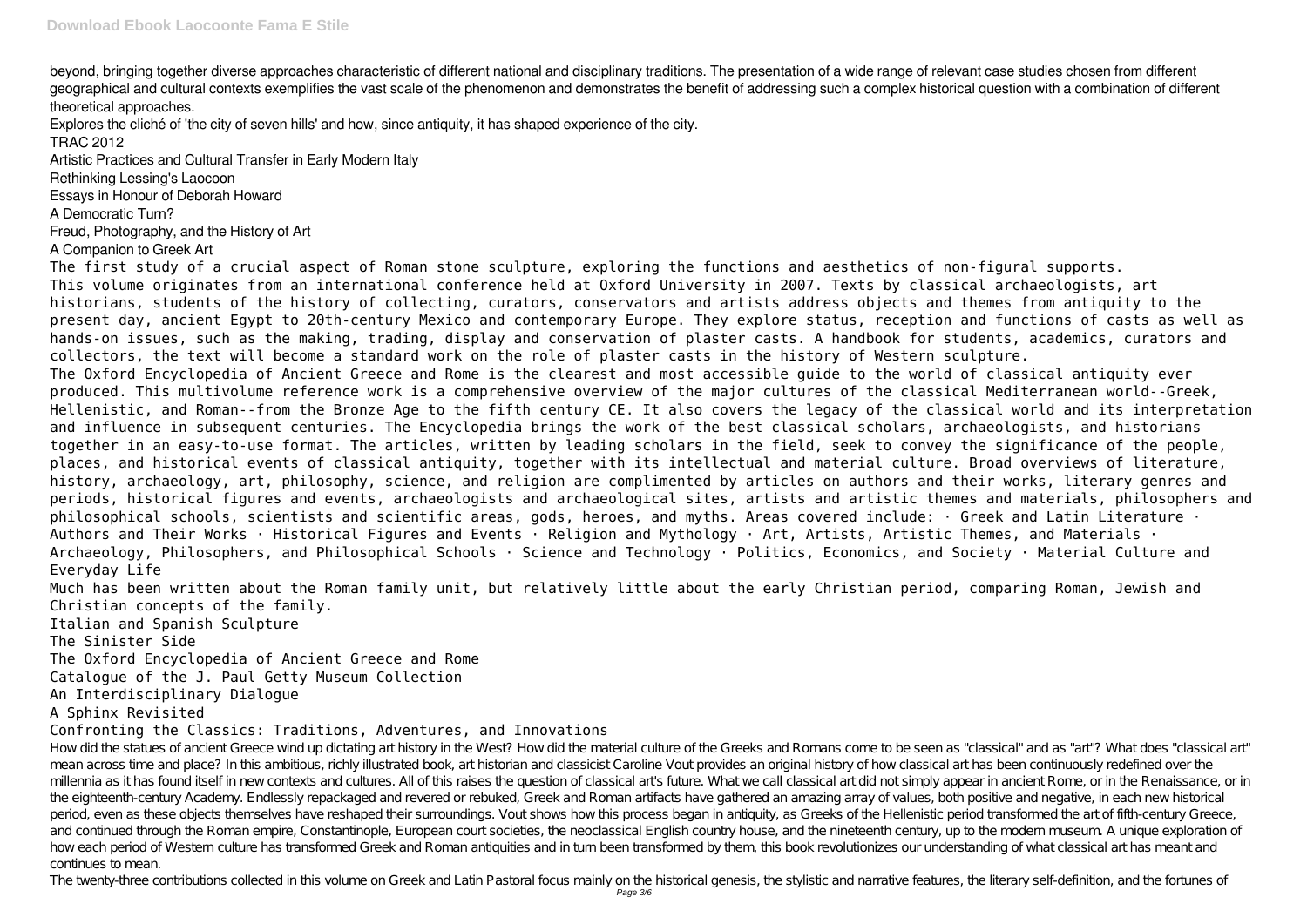pastoral from its Theocritean origins to the Byzantine age.

The term "classical" is used to describe everything from the poems of Homer to entire periods of Greek and Roman antiquity. But just how did the concept evolve? This collection of essays by leading classics scholars from the United States and Europe challenges the limits of the current understanding of the term. The book seeks not to arrive at a final definition, but rather to provide a cultural history of the concept by exploring how the meanings of "classical" have been created, recreated, and rejected over time. The book asks questions that have been nearly absent from the scholarly literature. Does "classical" refer to a specific period of history or to the artistic products of that time? How has its definition changed? Did those who lived in classical times have some understanding of what the term "classical" has meant? How coherent, consistent, or even justified is the term? The book's introduction provides a generous theoretical and historical overview. It is followed by eleven chapters in which the contributors argue for the existence not of a single classical past, but of multiple, competing classical pasts. The essays address a broad range of topics--Homer and early Greek poetry and music, Isocrate, Hellenistic and Roman art, Cicero and Greek philosophy, the history of Latin literature, imperial Greek literature, and more. The most up-to-date and challenging treatment of the topic available, this collection will be of lasting interest to students and scholars of ancient and modern literature, art, and cultural history.

Classics in the Modern World explores the features and implications of a 'democratic turn' in modern perceptions of the ancient world. Exploring the relationship between Greek and Roman ways of thinking and modern definitions of democratic practices and approaches, it enables a wider re-evaluation of the role of classics in the modern world.

The Fragment

An Incomplete History

Der sokratische Künstler

Antiquity, Enlightenment, and the 'Limits' of Painting and Poetry

The Classical Traditions of Greece and Rome

Workshop Practice and Modes of Viewing

Making, Collecting and Displaying from Classical Antiquity to the Present

*The Renaissance studiolo was a space devoted in theory to private reading. The most famous studiolo of all was that of Isabella d'Este, marchioness of Mantua. This work explores the function of the mythological image within a Renaissance culture of collectors.*

*An internationally recognized historian presents a revealing tour of the ancient world, shedding new light on Greek and Roman history.*

Giovanni Andrea Gilio's Dialogue on the Errors and Abuses of Painters (1564) is one of the first treatises on art published in the post-Tridentine period. It remains a key primary source for the discussion of the reform of art as it unfolded at the time of the Council of Trent and the Catholic Reformation. Relatively little is known about Gilio himself, a cleric from Fabriano, Italy. He was evidently familiar with Cardinal Alessandro Farnese's lively court circle in Rome and dedicated his book to the cardinal. His text—available here in English in full for the first time—takes the form of a spirited dialogue among six protagonists, using the voices of each to present different points of view. Through their dialogue Gilio grapples with a host of issues, from the relationship between poetry and painting, to the function of religious images, to the effects such images have on viewers. The primary focus is the proper representation of history, and Michelangelo's Last Judgment fresco in the Sistine Chapel is the exemplary case. Indeed, Michelangelo's painting is both praised and condemned as an example of the possibilities and limits of art. Although Gilio's dialogue is often quoted by art historians to point out the more controlling view of art and artists by the Roman Catholic Church, the unabridged text reveals the nuanced and provisional debates happening during this critical era.

*This book deals with processes of reception in visual arts. Images (in the broadest sense) from different cultures and times are examined. The volume focuses on two key interpretations of reception. On the one hand, reception is understood as a concept of repetition and revision spanning different cultures and time periods. On the other hand, reception is also seen as the process of perceiving images. Both ways of understanding can be described by the metaphor of migration of images: in the first case, images migrate from one medium to another; in the second case, they migrate from the artefact into the human body. The contributions to this volume cover a variety of approaches coming from different disciplines such as Ancient Oriental philology, English and American studies, classical studies, classical archaeology, communication studies, cultural studies, art history, aesthetics, literature, media studies, philosophy, journalism, Romance studies, sociology, Near Eastern archaeology, prehistory, and classical studies.*

*A Companion to the City of Rome presents a series of original essays from top experts that offer an authoritative and up-to-date overview of current research on the development of the city of Rome from its origins until circa AD 600. Offers a unique interdisciplinary, closely focused thematic approach and wide chronological scope making it an indispensible reference work on ancient Rome Includes several new developments on areas of research that are available in English for the first time Newly commissioned essays written by experts in a variety of related fields Original and up-to-date readings pertaining to the city of Rome on a wide variety of topics including Rome's urban landscape, population, economy, civic life, and key events Architecture and the Poetics of Marble from Antiquity to the Enlightenment*

*Rethinking the High Renaissance*

*How Left-right Symbolism Shaped Western Art*

*A Companion to the City of Rome*

*Classics in the Modern World*

*Studien zu Rembrandts Nachtwache*

*Proceedings of the Twenty-Second Annual Theoretical Roman Archaeology Conference, Frankfurt 2012*

The twenty-second Theoretical Roman Archaeology Conference (TRAC) was held at the Goethe-University Frankfurt am Main in spring 2012. During the three-day conference fifty papers were delivered,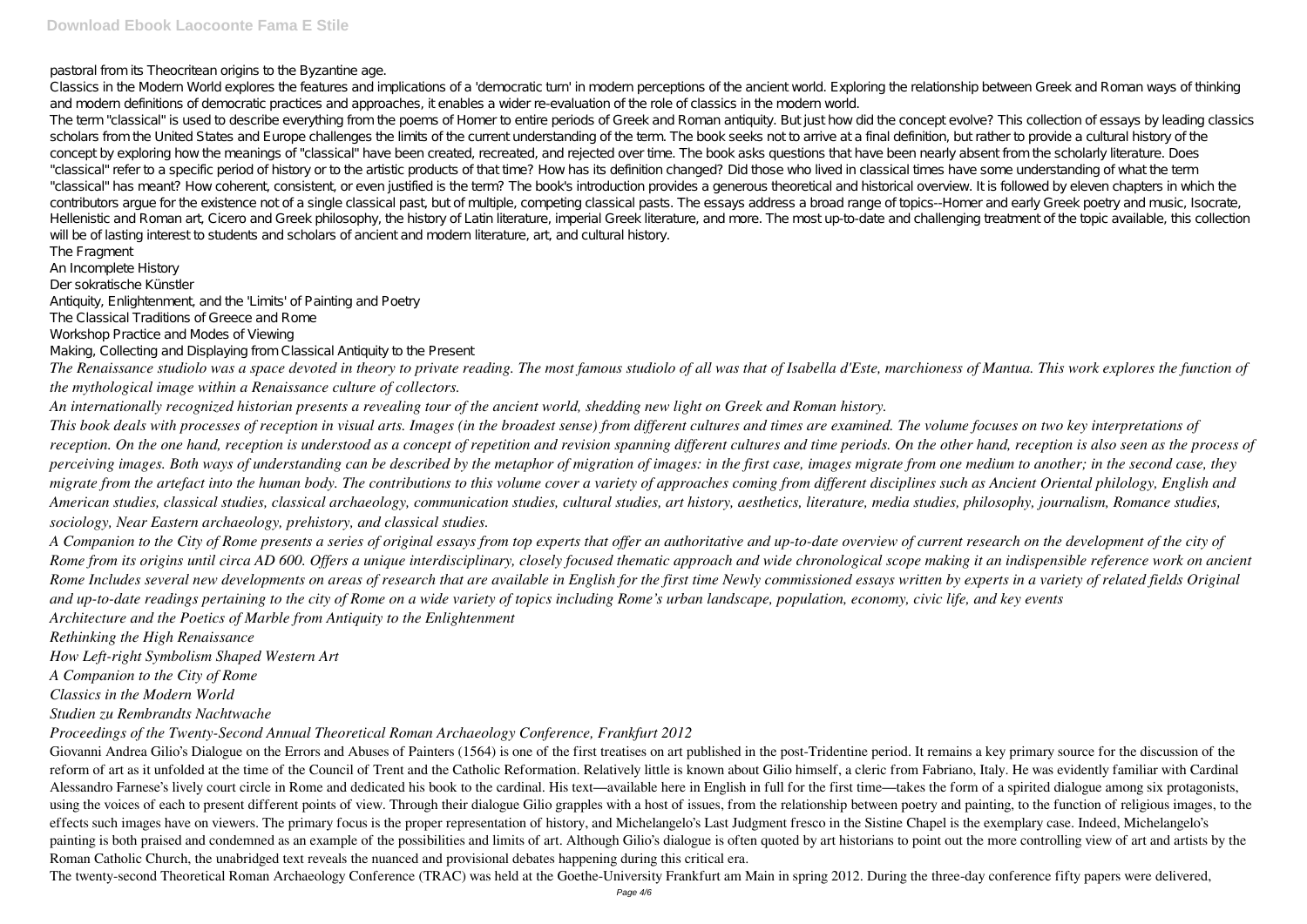discussing issues from a wide range of geographical regions of the Roman Empire, and applying various theoretical and methodological approaches. An equally wide selection of subjects was presented: sessions looked at Greek art and philhellenism in the Roman world, the validity of the concept of 'Romanisation', change and continuity in Roman religion, urban neighbourhood relations in Pompeii and Ostia, the transformation of objects in and from the Roman world, frontier markets and Roman archaeology in the Provinces. In addition, two general sessions covered single topics such as the 'transvestite of Catterick', metal recycling or Egyptian funeral practice in the Roman period. This volume contains a selection of papers from all these sessions.

Mining a rich, interdisciplinary mix of sources, including stoneware jugs, personal correspondence, paintings, inventories, and literature written for the dining room, this study offers a critical and entirely original examination of the function of early modern images for the people who owned and viewed them. The study explores the emergence, functions and material culture of the Antwerp dinner party during the heady days of the mid-sixteenth century, when Antwerp?s art market was thriving and a new wealthy, non-noble class dominated the city. The author recontextualizes some of Bruegel?s work within the cultural nexus of the dining room, where material culture and theatrical performance met humanist wit and the desire for professional advancement. The narrative also touches on the reception of Northern art in Lombardy, on intersections among painting, material culture, and theater, and on intellectual history.

The essays in this volume address Cleopatra's life and legacy, presenting fresh examinations of her decisions and actions, the influence of contemporary Egyptian culture on Rome, and the enduring Roman fascination with her story, which thrives even today.

The Language of Images in Roman Art

Plaster Casts

The Cabinet of Eros

Mirrors of Memory

The Oxford Handbook of Roman Imagery and Iconography

Pieter Bruegel and the Culture of the Early Modern Dinner Party

*The catalogue is abundantly illustrated, including multiple views of each sculpture."--BOOK JACKET.*

*A Companion to Vergil's Aeneid and its Tradition presents a collection of original interpretive essays that represent an innovative addition to the body of Vergil scholarship. Provides fresh approaches to traditional Vergil scholarship and new insights into unfamiliar aspects of Vergil's textual history Features contributions by an international team of the most distinguished scholars Represents a distinctively original approach to Vergil scholarship*

*A sweeping history of premodern architecture told through the material of stone Spanning almost five millennia, Painting in Stone tells a new history of premodern architecture through the material of precious stone. Lavishly illustrated examples include the synthetic gems used to simulate Sumerian and Egyptian heavens; the marble temples and mansions of Greece and Rome; the painted palaces and polychrome marble chapels of early modern Italy; and the multimedia revival in 19th-century England. Poetry, the lens for understanding costly marbles as an artistic medium, summoned a spectrum of imaginative associations and responses, from princes and patriarchs to the populace. Three salient themes sustained this "lithic imagination": marbles as images of their own elemental substance according to premodern concepts of matter and geology; the perceived indwelling of astral light in earthly stones; and the enduring belief that colored marbles exhibited a form of natural—or divine—painting, thanks to their vivacious veining, rainbow palette, and chance images. This is the final volume in Brunilde Sismondo Ridgway's series of books covering the entire range of Greek sculpture, from its inception to its virtual end as it merged into the production of the Roman Imperial world. Volume III discusses sculptural works, both architectural and free-standing, from approximately 100 B.C. to the Battle of Actium (31 B.C.), which removed from power the last Hellenistic ruler. Although some monuments may belong to the years just before or just after this timespan, Ridgway's aim is to concentrate on works plausibly dated to the first century B.C., even those with highly controversial chronologies.Famous sculptures—the Laokoon, the epic groups from the Sperlonga cave, the Belvedere Torso, the bronze Boxer in the Terme Museum, and many others—are discussed together with less well known pieces. Ridgway gives special emphasis to the finds from two shipwrecks—the Mahdia and the Antikythera wrecks—that provide a reasonable terminus ante quem, and argues that many of the stylistic trends and decorative objects usually considered typically Roman instead have their roots in the Greek world. This last Hellenistic phase is perhaps the most interesting of the three because it documents, to a great extent, the transformation of the products of one culture into those of another with different interests and priorities. Far from being an unimaginative, inferior output driven by commercial considerations, the statuary of the first century B.C. is vibrant and inventive, drawing from many sources in a stylistic eclecticism.*

*Cleopatra*

*The Grace of the Italian Renaissance*

*Laocoonte, fama e stile*

*Early Christian Families in Context*

*Towards a Geography of Late Antique Art*

*Renaissance Theory*

A comprehensive, authoritative account of the development Greek Art through the 1st millennium BC. An invaluable resource for scholars dealing with the art, material culture and history of the post-classical world Includes voices from such diverse fields as art history, classical studies, and archaeology and offers a diversity of views to the topic Features an innovative group of chapters dealing with the